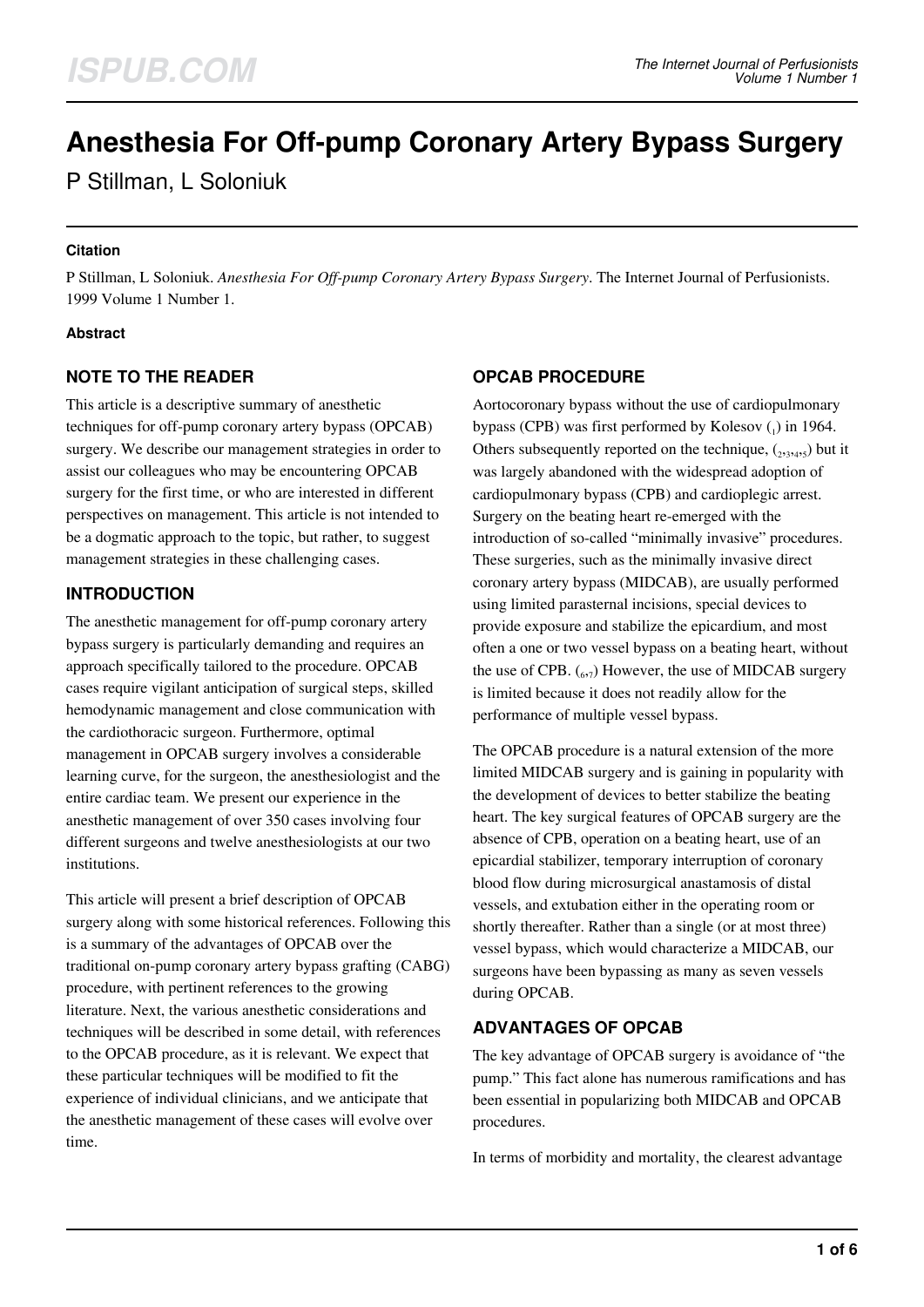of OPCAB is that the neuropsychologic impairment associated with CPB may be significantly reduced. Numerous recent OPCAB studies report fewer than 1% severe neurologic deficits, such as completed strokes and coma.  $\binom{8}{39,10}$  This compares with incidences of 2-3% for CABG surgery, depending on preoperative risk factors.  $(1,1,1,2,1,3)$  In addition, we have observed a decrease in minor neurologic disturbances, most notably persistent confusion, after OPCAB surgery. Most off-pump patients are clearly more alert, and many of them are ready to sit up and take liquids a few hours postoperatively.

While OPCAB involves periods of transient coronary ischemia, this procedure avoids the potential global myocardial ischemia that may be associated with CPB. Studies measuring troponin I levels, a specific marker of myocardial damage, report that OPCAB surgery is associated with significantly less release of the protein.  $\binom{1}{14,15,16}$ . We have found, in agreement with published reports, that fewer inotropes are needed after the revascularization, there are fewer dysrhythmias (especially atrial fibrillation) and there is less need for post-procedure cardiac pacing.  $(8, 10, 17)$ 

In providing anesthesia for OPCAB, we have experienced far fewer problems with hemostasis and perioperative bleeding. Use of a lower dose of heparin, lack of CPBassociated hemodilution, and absence of pump-related platelet dysfunction have a significant effect on perioperative blood loss. The use of prophylactic antifibrinolytics, such as aminocaproic acid and aprotinin, is largely unnecessary. At our institutions, the transfusion of heterologous blood has been reduced nearly by one-half, in agreement with several published reports.  $(_{9}$ ,  $17,_{18}$ )

Avoiding extracorporeal circulation confers a number of other advantages. Respiratory problems are reduced, and even patients with fairly severe COPD are being extubated shortly after the procedure. Renal function is better preserved with OPCAB, as demonstrated by fewer instances of postoperative renal insufficiency. (14, 17) Pharmacokinetics are more predictable since there is no uptake of drug from the pump, and there are fewer metabolic perturbations, especially in glucose, potassium and calcium. Lastly, OPCAB avoids complement activation and the systemic inflammatory response associated with CPB,  $\binom{19}{19}$ which may facilitate postoperative analgesia and fluid management.

# **PREOPERATIVE CONSIDERATIONS**

Since early awakening and extubation is an anesthetic goal in OPCAB surgery, preoperative sedation should not be heavy. We use relatively small doses of benzodiazepines preoperatively and supplement with intravenous midazolam and fentanyl in the operating room and during placement of invasive lines.

To help maintain normothermia, we assure that our OPCAB patients are warm preoperatively, even if active warming is necessary. Once in the operating room, the patient is placed on a circulating-water mattress and then covered with a forced-air warming blanket (BairHugger, WarmAir). All rapidly infusing intravenous fluids are warmed. Using these measures, we have not found it necessary to raise the ambient room temperature. This emphasis on maintaining normothermia may facilitate hemodynamic management and expedite tracheal extubation shortly after the case.  $\binom{21}{2}$ 

As with all cardiac cases, large-bore intravenous access and central access to the circulation is necessary. Because these cases often involve unstable hemodynamics, especially during distal anastamoses, ready access to the central circulation is essential for both bolus dosing and infusions.

Our use of monitoring for OPCAB cases has evolved over time. ST-segment analysis has been particularly useful, especially in assessing the tolerance of the heart for coronary occlusion during the distal anastamoses. A non-invasive BP cuff is used to back up and verify the arterial tracing. The plethysmograph on the pulse oximeter is very helpful in assuring adequate perfusion.

While a pulmonary artery catheter may not be warranted on the basis of a patient's cardiac status, we have found that preoperative ventricular function does not adequately predict any patient's response to heart positioning and coronary occlusion. Accordingly, it is our current practice that all OPCAB patients are monitored with pulmonary artery catheterization and themodilution cardiac outputs.

The use of transesophageal echocardiography (TEE) is limited in OPCAB cases by the difficulty in obtaining useful information while the heart is retracted for many of the distal anastamoses. With the use of frequent cardiac output monitoring, we have found that the TEE has not changed overall management to any significant degree.

## **INDUCTION AND INITIAL MAINTENANCE**

Because hemodynamic changes occur rapidly and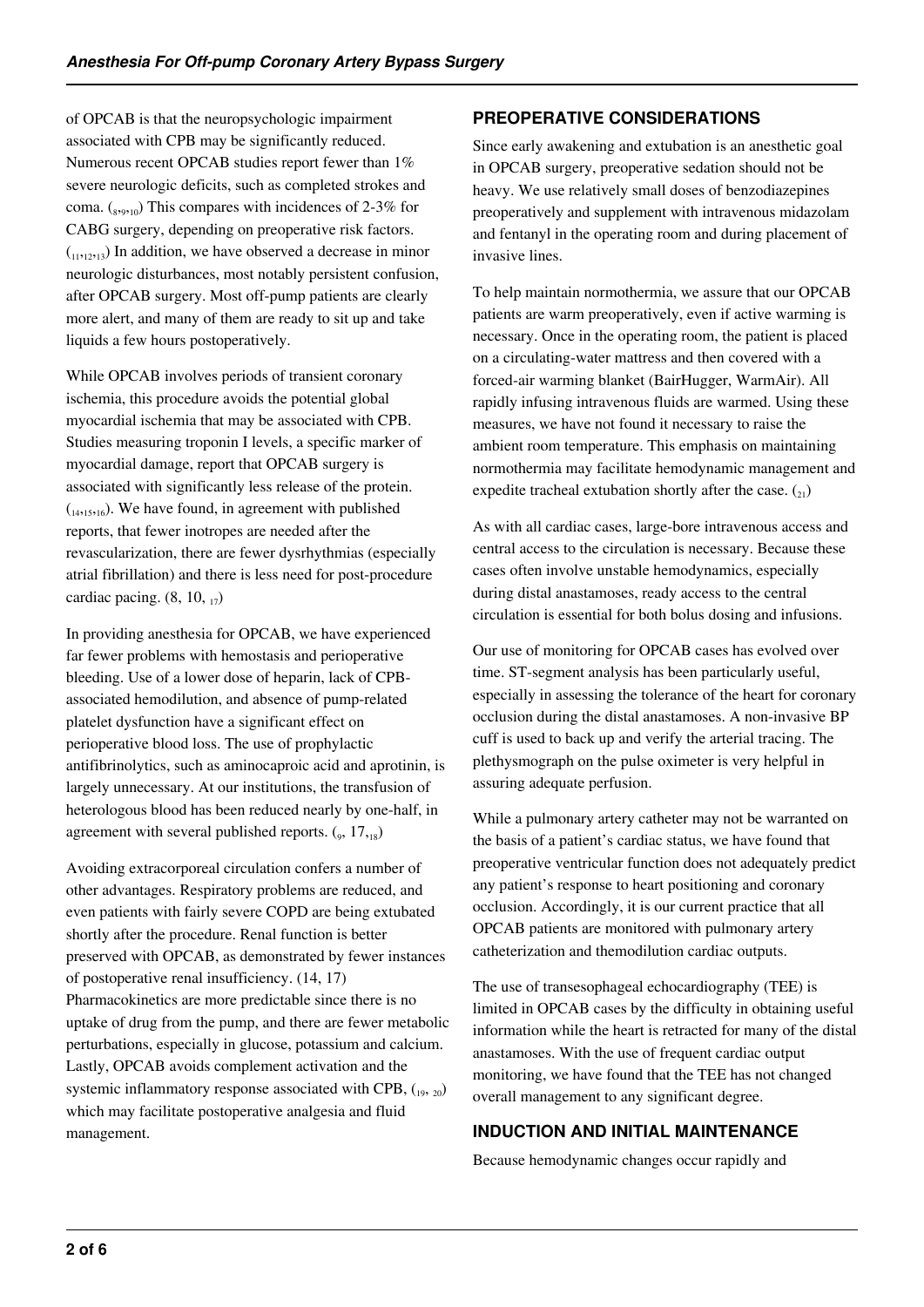unexpectedly in OPCAB surgery, we routinely have a vasodilator and vasopressor/inotrope ready for immediate infusion. The choice of these drugs has evolved over time. While nitroglycerin is used universally for vasodilation, the selection of vasopressor remains varied, the most common choices being phenylephrine, norepinephrine and dopamine. Likewise, it is useful to have a number of vasoactive medications readily available for bolus administration. The medications we have found most helpful are ephedrine, phenylephrine (40-100 mcg/ml), epinephrine (10 & 100 mcg/ml), calcium and lidocaine.

The induction of anesthesia is determined by the patient's status at the time and the aim to extubate the trachea at the end of the case. Etomidate or propofol are most often used for induction, along with a loading dose of opioid. For most patients a fentanyl dose of 7.5 to 10 mcg/kg (or sufentanil 0.5-1.0 mcg/kg) has been adequate to help blunt the surgical stimulus of incision and sternotomy, yet also allow for timely tracheal extubation. Anesthesia is maintained using a volatile agent, and occasionally, a propofol infusion is also used. Any of the intermediate-acting neuromuscular blockers adequately provide muscle relaxation, while also being readily reversible.

The heparin dose we use for OPCAB is 1.5-2 mg/kg, aiming to keep the activated clotting time (ACT) greater than 300 seconds during vessel anastamoses. Reports of systemic anticoagulation vary considerably in the literature, with heparin doses varying between 1 and 3 mg/kg, and ACTs usually targeted in the 200-300 range.  $(17, 22, 23)$  While we initially checked the ACT every 20 minutes, we have found that less frequent measurements are reasonable.

We have found it to be advantageous to keep the patient well hydrated for OPCAB surgery, a practice differing from that in CPB cases where we attempt to minimize fluid administration. Generous hydration, guided by the pulmonary artery catheter, helps alleviate the reduction in preload that occurs when the heart is retracted, thereby aiding hemodynamic management. It may also help reduce oliguria during this period.

After procurement of saphenous vein and skin closure, we place a sterile forced-air warmer at the highest setting over the lower part of the body. This has made a significant difference in assuring normothermia during the remainder of the procedure.

To prevent dysrrhythmias during manipulation of the heart

and coronary occlusion, we routinely give prophylactic doses of bolus lidocaine (1-1.5 mg/kg) and infused magnesium (2 gm) prior to the first distal anastamosis.  $\binom{24}{}$ We have a low threshold for running a lidocaine infusion (2-3 mg/min) and use it routinely for right coronary artery grafting. If nitroglycerin is not already infusing, a nitroglycerin infusion is usually started prior to suturing the distal anastamoses and is most often continued throughout the procedure. In patients with serum potassium less than 4.0, we routinely infuse potassium during this period.  $\binom{25}{25}$ Lastly, a pacemaker is readily available in case pacing on the field is required, especially to treat bradyarrhythmias associated with the right coronary artery anastamosis.

We are always prepared to adjust management and maintain hemodynamics for a semi-elective or more emergent conversion to CPB. As surgical experience has grown with OPCAB, there have been fewer cases where this was necessary.

# **ANASTAMOSES**

The suturing of the distal anastamoses is by far the most demanding part of the case. The anesthesiologist must be continually observing the field, watching the monitors and communicating with the surgeon.

Once the surgeon chooses the first vessel for the distal anastamosis, he places a silastic tape around it to produce proximal coronary occlusion. If this is reasonably well tolerated, he then places the epicardial stabilizing device. Once this is in position, he incises the target site and starts the distal anastamosis.

During this period of distal anastamosis, there is no "turning back". The consequences of this temporary coronary occlusion may be relatively insignificant or may lead to severe heart failure and ultimately cardiac arrest. It is helpful to measure serial cardiac outputs during this period to help determine the need for resuscitative efforts. In our experience, cardiac indexes have been as low as 0.7 L/min/m2 during this period. In addition, the ST segments may become severely elevated or depressed.

The key to anesthetic management during a distal anastamosis is to aggressively maintain hemodynamic stability. In patients where preoperative cardiac function is impaired, we often use a background infusion of phenylephrine, dopamine or norepinephrine to maintain blood pressure and cardiac output. Infusion of an inotrope is also helpful if cardiac output falls significantly after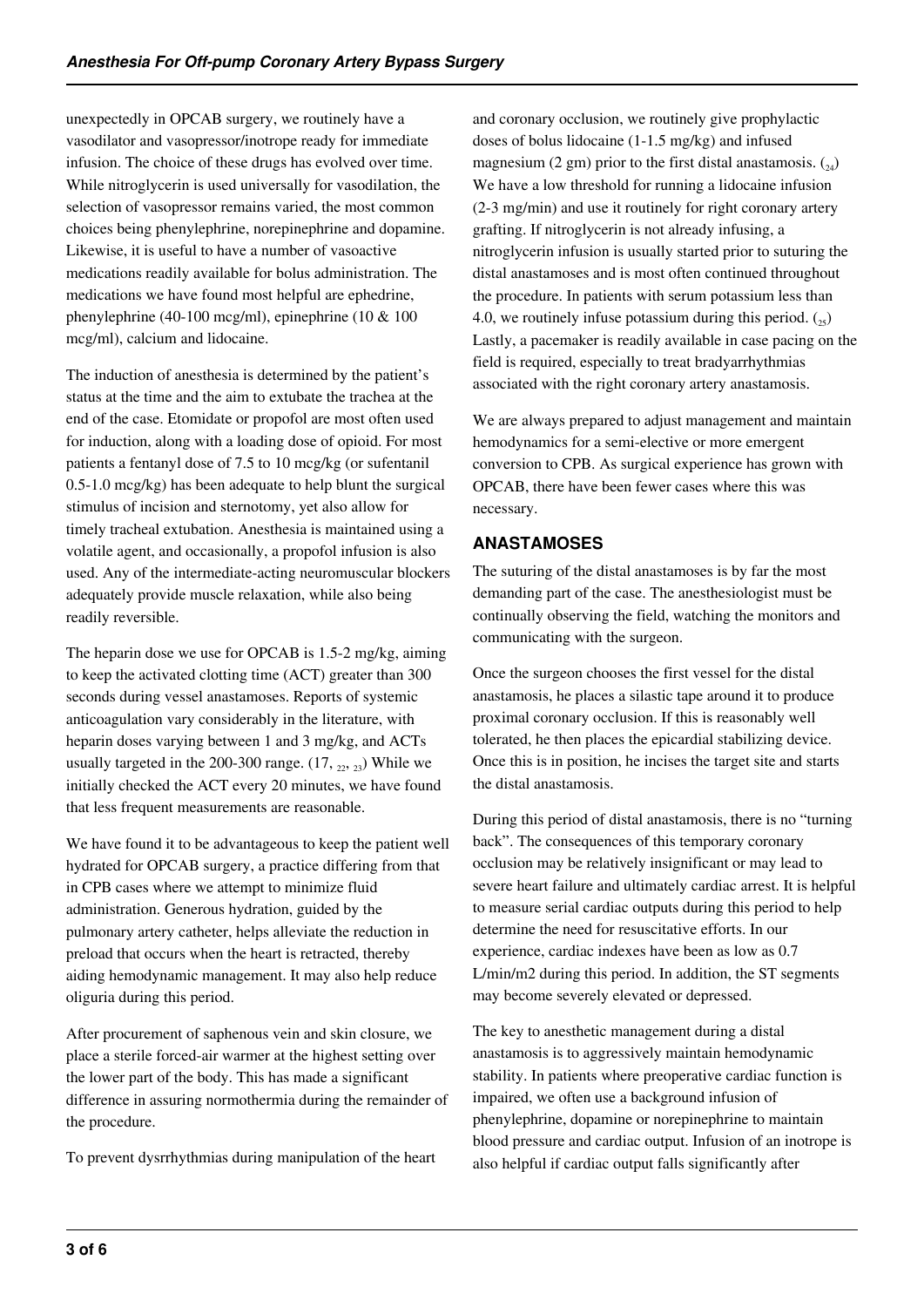application of the epicardial stabilizer. If the cardiac index continues to fall during the anastamosis (e.g., CI<1.5), bolus doses of epinephrine (10-20 mcg) are given immediately to avoid progressive cardiac failure. Maintenance of cardiac output appears to be more important than maintaining systemic blood pressure. Proactive and assertive treatment of this ischemia-induced ventricular dysfunction is essential to success during this stressful phase of the surgery.

We monitor arterial blood gases frequently during the distal anastamoses. Metabolic acidosis is treated with sodium bicarbonate to keep the corrected pH greater than 7.30. We have found that with a more physiologic pH it is easier to maintain hemodynamic stability.

To optimize surgical exposure during a distal anastamosis, the anesthesiologist may need to hand ventilate or even stop ventilating for short intervals. This would be most likely, for example, during the anastamosis to a marginal branch of the left circumflex artery. It may be necessary to subsequently reexpand the lungs and hyperventilate to prevent patchy atelectasis and hypercarbia.

Once the anastamosis is complete, the silastic tape is removed, coronary flow is reestablished and both cardiac index and ST segment changes should improve. Assessment of cardiovascular status during this "rest period" will help determine when the next vessel may be approached. Blood pressure and cardiac output should return to near baseline levels before the surgeon attempts the next anastamosis, especially if it involves displacement of the heart. At times the anesthesiologist may need to interrupt the surgeon's progress to allow the heart to recover from a poorly tolerated period of coronary occlusion.

Subsequent distal anastomoses are carried out in a similar manner. For certain target sites, such as the branches of the circumflex artery, deep pericardial retractors or a sling may be used to retract the heart into an optimal position for the surgical approach. This displacement of the heart, with the apex pointing anteriorly, causes right ventricular dysfunction and resultant biventricular pump failure. This deterioration in circulatory status is due primarily to a severe reduction in stroke volume, as the geometrically distorted right ventricle cannot sufficiently expand during diastole.  $(26)$  During this retraction phase, the ECG tracing is characteristically flat and both rhythm and ST analysis are often indiscernible. If a TEE is being used, its images of the retracted heart provide little useful information. Fortunately, cardiac output measurements are still possible and plethysmography is

often a reassuring guide of peripheral perfusion.

To improve the circulatory status during heart displacement, the patient is placed in approximately 20-degree Trendelenburg position. As a practical point, we use special positioners to keep the patient from shifting on the operating room table. Steep Trendelenburg position causes decreases in pulmonary compliance and functional residual capacity and may compromise adequate ventilation, especially in obese patients.

Once the "last distal" is in place, the surgeon is ready to apply a partial cross clamp to the aorta for placement of the proximal anastamoses. This step requires a rapid lowering of blood pressure, usually with volatile agent, nitroglycerin, or nitroprusside. The following period of relative calm allows the heart to recover from the repeated insults and the anesthesiologist to prepare for closure and emergence.

## **EMERGENCE, EXTUBATION, POSTOP ANALGESIA**

Once the heart is reperfused with the multiple bypass grafts, we administer protamine to reverse anticoagulation. Heparin reversal is somewhat controversial and is omitted in some programs.  $(23, 27)$  If the surgeon chooses to perform parasternal intercostal nerve blocks, they are done at this point. After the sternum is reapproximated, the muscle relaxant is reversed and cell saver blood is returned.

To be eligible for extubation in the OR, the patient must be awake, normothermic, non-acidotic and adequately ventilating. If the patient is not ready to be extubated in the OR, he may usually be extubated a short time later in the intensive care unit.

A key to success here is adequate analgesia. Unless contraindicated, we routinely give ketorolac (Toradol) to OPCAB patients prior to extubation. Additionally, intravenous opioids are titrated to effect. We have also used patient-controlled analgesia with considerable acceptance.

At one of our institutions, intrathecal morphine has been used for postoperative analgesia. For patients without coagulation abnormalities, preservative-free morphine (0.2-0.4 mg) is instilled into the subarachnoid space at the lumbar level. This is usually done in the operating room just prior to placement of invasive lines, but it has also been done during the postoperative period. Despite reports of prolonged ventilatory depression and inadequate analgesia in CABG patients,  $\binom{28}{28}$  in our situation intrathecal morphine has been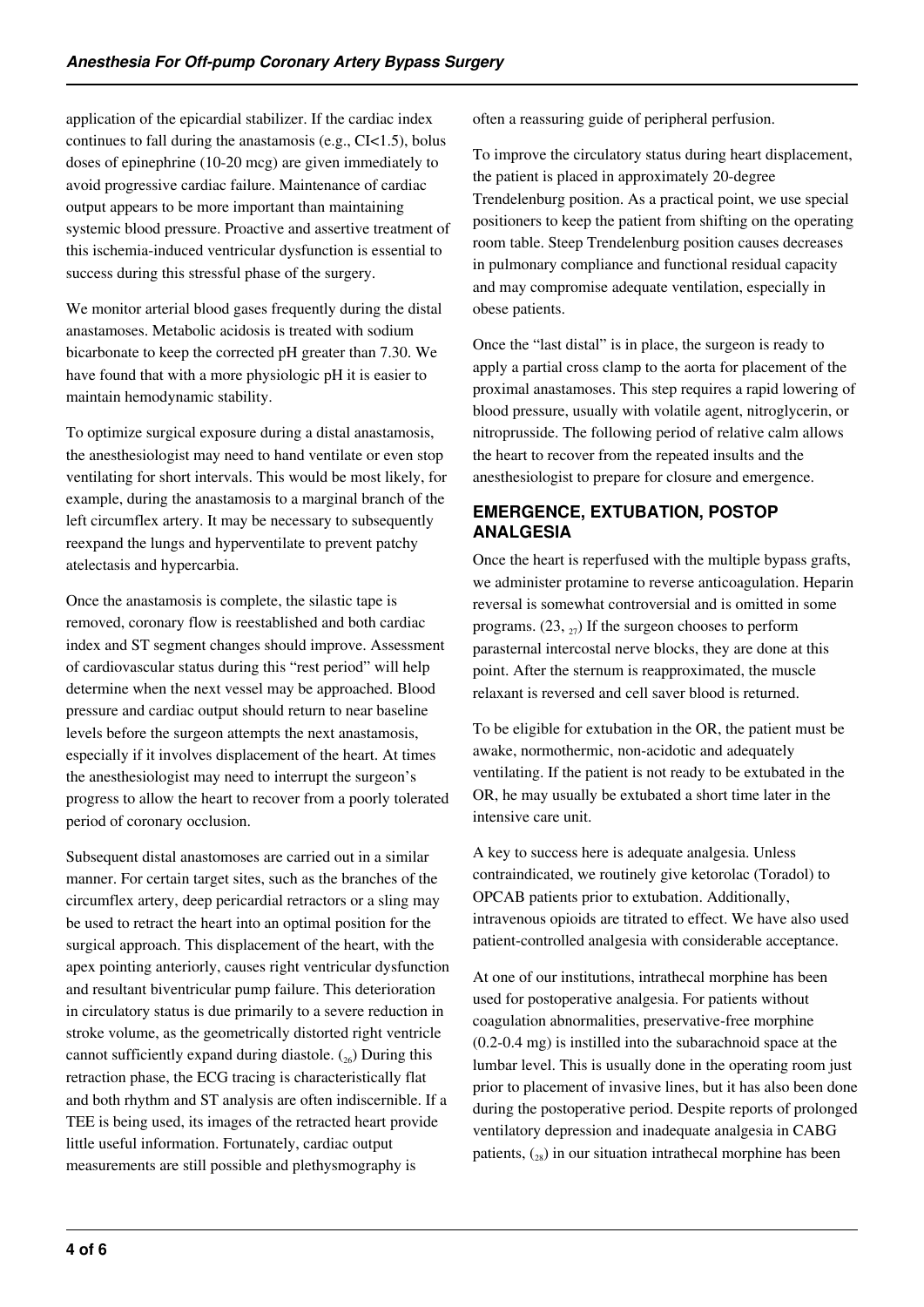well accepted, safe and effective, with minimal side effects.

Our experience with recovering OPCAB patients in the ICU has been one of slow, but gradual acceptance by both nurses and respiratory therapists. While our ICU nurses have been accustomed to receiving anesthetized, intubated cardiac patients, OPCAB patients often arrive extubated and may be restless and complaining of pain. Nurses caring for these patients must be skilled in pain management as well as in handling various airway problems. For them, management of inotropic support and measurement of chest tube output has been replaced with placement of nasopharygeal airways, titration of morphine and reassurance of the temporarily disoriented patient.

Similarly, respiratory therapists accustomed to ventilator management are most often called upon to provide enriched oxygenation, bronchodilator treatment and early chest physiotherapy. With experience, we have eliminated routine "ventilator set-up" but we still insist on having a respiratory therapist readily available.

#### **CONCLUSION**

OPCAB surgery is a significant advance in the operative treatment of coronary artery disease and presents significant challenges for the anesthesiologist. A number of aspects such as careful preparation, appropriate monitoring, maintenance of normothermia, specifically tailored drug

management, maintenance of hemodynamic stability, provision of good operating conditions and a goal of early extubation are important in the management of these cases. As both surgical and anesthetic expertise with OPCAB surgery grows, we will make further progress toward anesthetic management that provides the optimum of safety and comfort to our patients.

#### **References**

1. Kolessov VI. Mammary artery-coronary artery anastamosis as method of treatment for angina pectoris. J Thorac Cardiovasc Surg 1967;54:535-44. 2. Garrett HE, Dennis EW, DeBakey ME. Aorotocoronary bypass with saphenous vein graft. JAMA 1973;223:792-4. 3. Trapp WG, Bisarya R. Placement of coronary artery bypass graft without pump oxygenator. Ann Thorac Surg 1975;19:1-9. 4. Benetti FJ, Naselli G, Wood M. Direct myocardial revascularization without extracorporeal circulation. Chest 1991;100:312-6. 5. Buffolo E, de Andrade JCS, Branco JNR, Teles CA, Aguiar LF, Gomes WJ. Coronary artery bypass grafting without cardiopulmonary bypass. Ann Thorac Surg 1996;61:63-6. 6. Boonstra, PW, Grandjean JG, Mariani MA. Improved method for direct coronary grafting without CPB via anterior small thoracotomy. Ann Thorac Surg 1997;63:567-9. 7. Subramanian VA, McCabe JC, Geller CM. Minimally invasive direct coronary artery bypass grafting: two-year experience. Ann Thorac Surg 1997;64:1648-55. 8. Spooner TH, Hart JC, Pym J. A two-year, three institution experience with the Medtronic Octopus: systematic offpump surgery. Ann Thorac Surg 1999;68:1478-81. 9. Iac